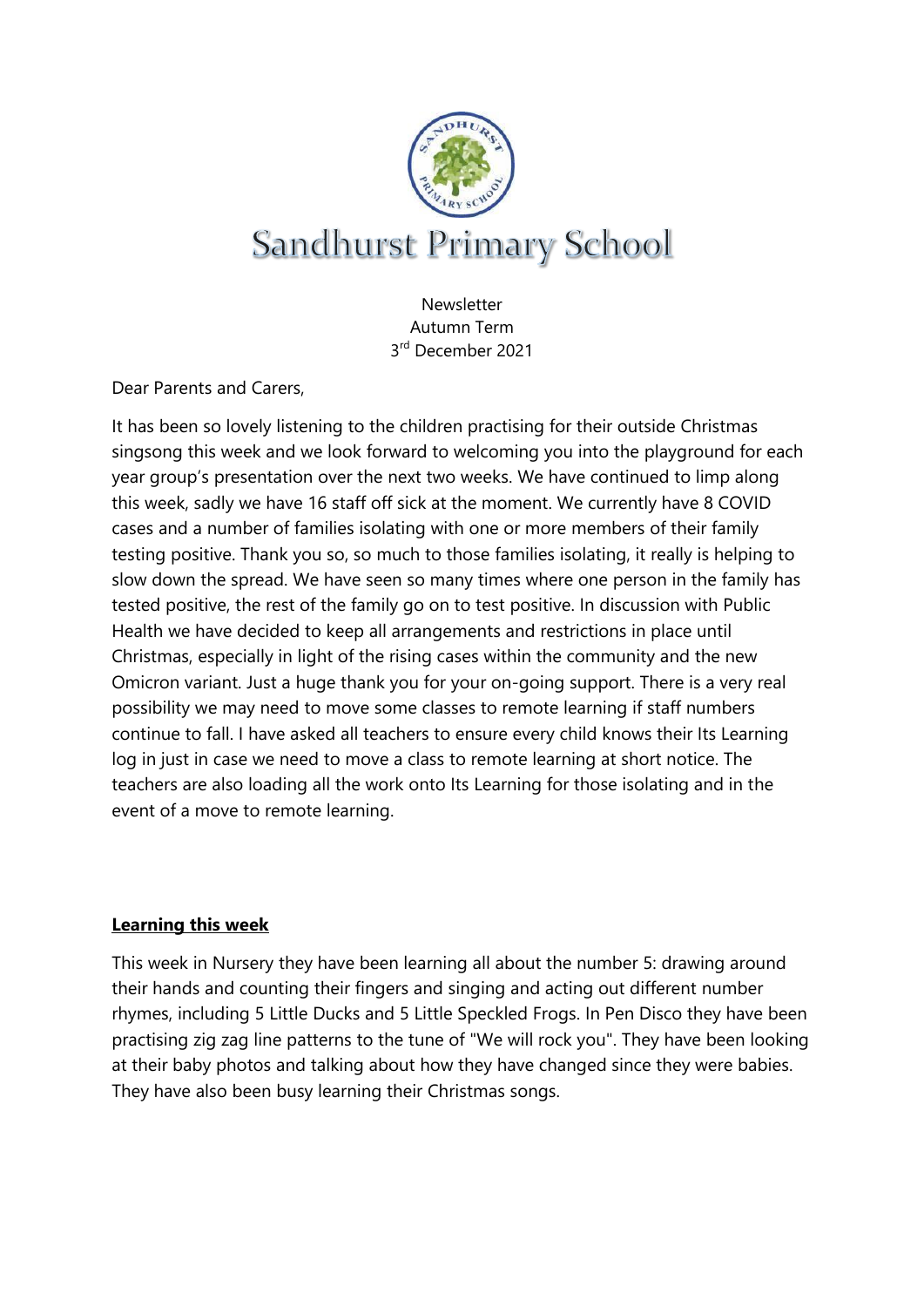Reception have been busy playing in their pop-up post-office outside and starting to think about Christmas. They have been writing letters and making cards as well as making decorations for the Christmas tree in their outdoor classroom. In maths, the children have been sequencing events in the day.

Year 1 have been really busy this week looking at how they construct a sentence and all the elements they need. In maths they have been exploring 2D and 3D shapes. They have created some lovely shape pictures. They have also been rehearsing their Christmas songs too.

Year 2 have been working hard on their creative writing. They have written stories about a precious item they would bury inspired by Samuel Pepys burying cheese! In maths, they have been learning about money and how different coins and notes can be used to make the same amount. In art, the children have enjoyed colour mixing to create a fiery background for their London silhouette.

Year 3 have been rehearsing for their Christmas performance next week and look forward to entertaining their parents on Monday at 2.30pm! In English, they followed clues to help them find a time capsule buried in the Secret Garden. This inspired them to make their own time capsules and they have been writing explanations of which things they would put inside and why. In maths Year 3 have been consolidating their 2, 4 and 8 times table knowledge.

In maths this week, year 4 have been exploring the 9 times tables and identifying patterns, they have also been learning how to multiply using the formal short method. In English they have been writing a non-chronological report and creating an information booklet on our Flanimals. In Science they have designed and produced an information poster on safety and electricity.

In English this week Year 5 have moved on to writing a newspaper report. In preparation for their press conference next week the children have generated questions to ask Howard Carter and Lord Carnarvon. In maths, the children have looked at divisibility rules and dividing with remainders. To help with their learning each class has had a lot of fun learning a song about how to make a Mummy!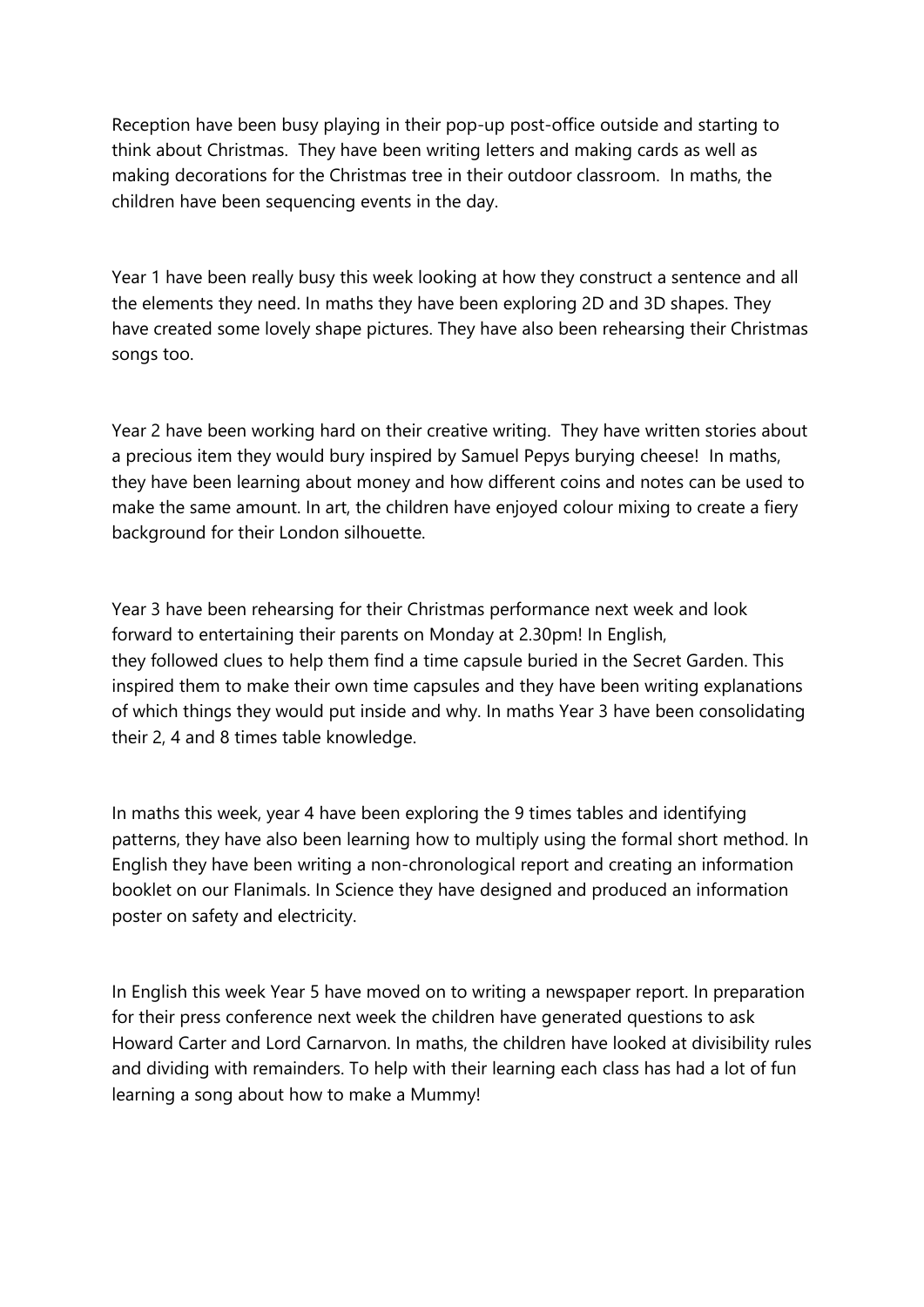Y6 learning: In science they have been having lots of fun investigating which liquids are the most corrosive by placing nails in different solutions. Over the week they have been jotting down their observations to see if their predictions are correct and will be drawing conclusions from their findings next week. In English, they are continuing to write their Greek myths, focussing on their setting and using figurative language to make their descriptions livelier. In maths, they have been finishing their unit on fractions by learning how to calculate fractions of amounts.

# **Christmas Food Parcels**

You will, hopefully, have seen the email from Rob Harvey about our Christmas appeal to provide some food parcels for some of our families for Christmas. If you feel you would like a food parcel please click on the link in the email I sent from Rob yesterday. All donations will be very gratefully received.

# **Squid Games**

We have seen and heard children as young as Nursery talking about and playing Squid Games. This is just not age appropriate and we do not want it in school. Please talk to your children about this and ensure they are not watching, or engaging with, Squid games in any way. Thank you.

# **Parent / Adult Behaviour**

I can't quite believe I am having to write this but a parent/carer was seen urinating into our school perimeter bush earlier in the week. This is just not acceptable on any level. If you are really desperate and you do get caught short, please press the buzzer and a member of staff will let you use the outside toilet, once they have checked no children are in there. Thank you.

# **Bulbs for our Planters**

We are still on the scrounge for bulbs please. If you have any lurking in your garden please send them in. We will them get them planted.

# **Pizza at Home Evening**

Please don't forget to place your Pizza at home order in if you would like to cook pizzas at home on Thursday 16<sup>th</sup> December. If you would like to place an order, please see the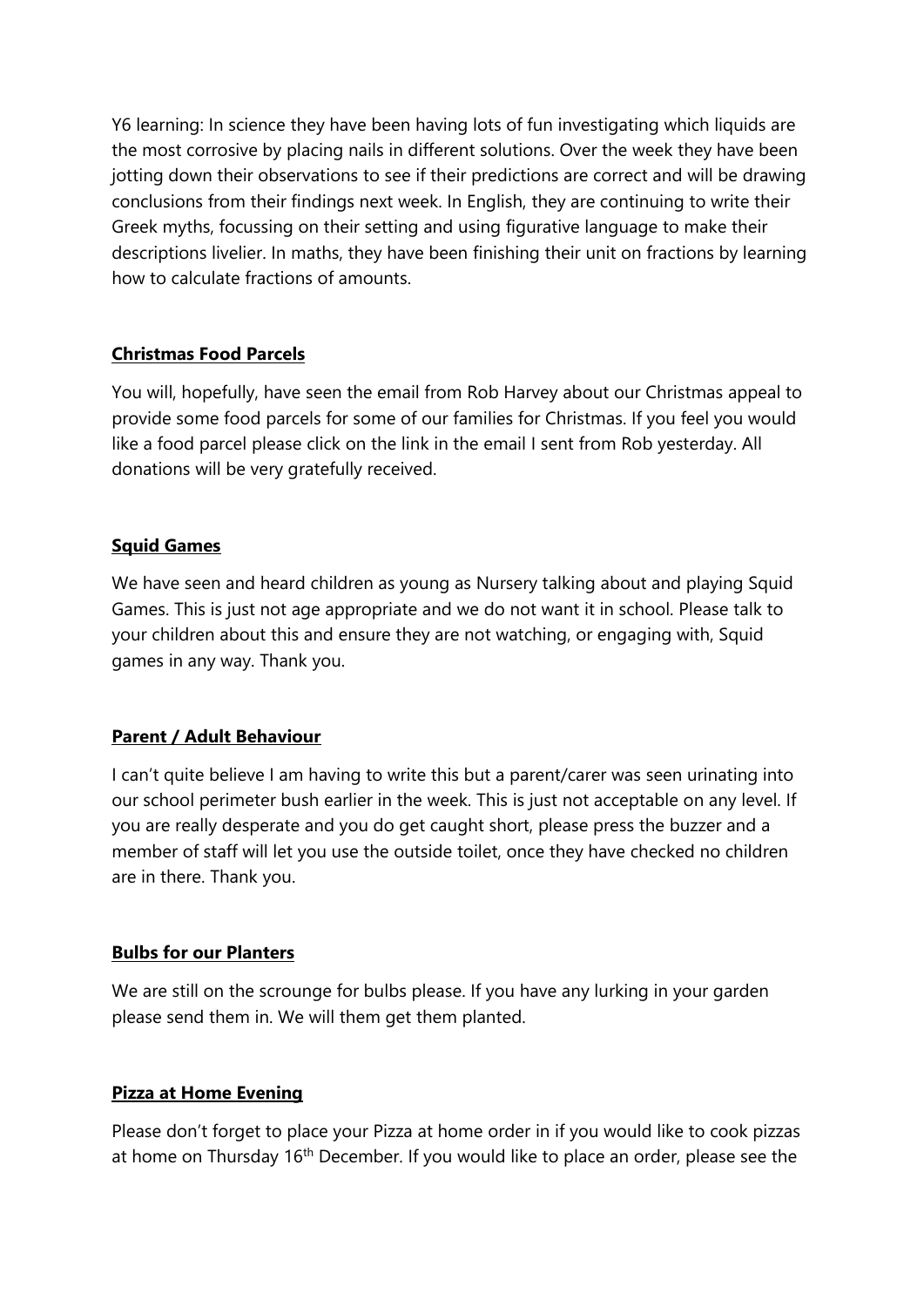email I sent on Tuesday. I have included the link again just in case you need it. Happy pizza eating!

## **Radish Design an Apron Competition**

Radish, our caterers, are running a competition for the children and adults, if you wish to design an apron. You then submit your entries direct to Radish. So if you feel like being a little creative please have a look at the attached flyer.

## **Sandhurst Xmas wreaths are back!**

**The Green Team were up until late in the night creating these beauties. We have 17 to choose from and it's first come first served! Check Sandhurst Primary facebook page <https://www.facebook.com/groups/517936918279544>**

**All wreaths at a bargain price of £25 each, plus you can buy a small bunch of mistletoe for £2. Please leave a comment under the wreath you would like and we'll be in touch. All proceeds go to the Green Team fund so that we can continue keeping the school looking green and pretty for our urban little ones, whilst doing our bit for the environment.**

**If anyone is interesting in joining The Green Team please let me know. There is no huge commitment, just show up when you can!**

Well, fingers crossed we can just keep going as we are. Two weeks to go. I have put the dates and times below of the outside festivities. Please do wear a mask and space out even though we are outside. Thank you. Have a really lovely weekend and all our love to those pupils, staff and families that are unwell.

Nursery Thursday 16th December 9:15am Reception Tuesday 7th December 2:30pm Yr 1 Monday 13<sup>th</sup> December 2:30pm Yr 2 Friday 10<sup>th</sup> December 2:30pm Yr 3 Monday 6th December 2:30pm Yr 4 Thursday 9th December 2:30pm Yr 5 Wednesday 15th December 2:30pm Yr 6 Tuesday 14th December 2:20pm